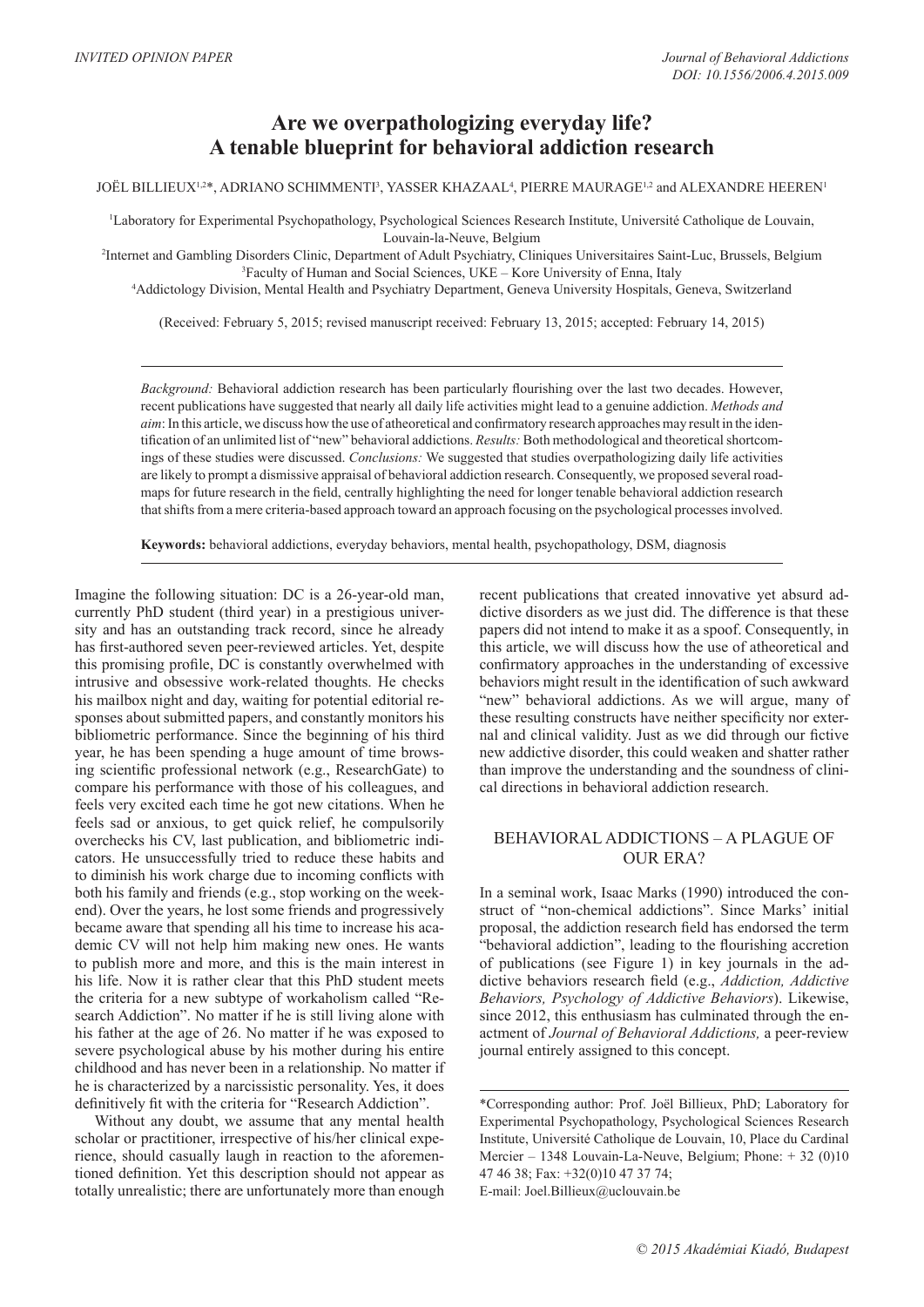In 2013, a major step towards the recognition of behavioral addictions as psychiatric diagnoses has been reached when "pathological gambling", renamed "gambling disorder", was aligned alongside other addictive behaviors in the fifth edition of the *Diagnostic and Statistical Manual of Mental Disorders* (DSM-5) of the American Psychiatric Association (APA, 2013). It is here important to mention that decades of empirical research have been conducted before this disorder was officially recognized as an addictive disorder in the DSM-5. Crucially, this change in the classification of gambling disorder was fostered by an accumulation of data supporting similarities with substance addictions. For instance, akin neurobiological alterations were found in gambling and substance disorders (e.g., Grant, Brewer & Potenza, 2006; Potenza, 2008). Likewise, analogous impairments in cognitive mechanisms were identified, including high-level of impulsivity, poor top-down executive control, myopia toward delayed outcomes of choices, and over-sensitivity to addiction-related cues (e.g., Clark, 2010; Goudriaan, Oosterlaan, de Beurs & van den Brink, 2006). Further ammunitions for skeptics came from the recent inclusion in DSM-5 Section III (i.e., emerging measures and models) of another type of behavioral addiction, namely "Internet Gaming Disorder". This inclusion is disputable and maybe premature, since there are several classification inconsistencies in prior studies as well as poor evidence regarding its etiology and course (Petry & O'Brien, 2013; Schimmenti, Caretti & La Barbera, 2014). However, this inclusion has already resulted in several epidemiological studies and research programs testing the fuzzy boundaries of this new

addictive disorder (Ko et al., 2014; Rehbein, Kliem, Baier, Mössle & Petry, 2015).

Capitalizing upon the growing evidence that linked gambling disorder (and, to a lesser extent, Internet-related disorders) to substance use disorder, scholars have conceptualized a wide range of daily behaviors as prospective "new" behavioral addictions. Most of the time, this was based on the *observation* that excessive involvement in those activities is associated with key addiction symptoms such as *apparent* tolerance and withdrawal, loss of control, craving, cognitive salience, or mood regulation. Examples of dysfunctional conducts that are often described as behavioral addictions include (but are not limited to) hyper-sexuality, compulsive buying, binge eating, excessive work involvement ("workaholism"), or excessive physical exercise (Demetrovics  $\&$  Griffiths, 2012). In fact, according to the criteria commonly used to identify behavioral addictions, it is likely that the excessive involvement in any type of activity can be considered as a psychiatric disorder (see Mihordin, 2012, for a critical discussion and an illustration applied to model railroading). This phenomenon is not anecdotic and is susceptible to result in a severe overpathologization of everyday behaviors.

### HOW TO CREATE NEW DIAGNOSES BASED ON OLD RECIPES?

The principle behind the creation of new behavioral addictions diagnoses is often quite straightforward and mostly



*Figure 1.* Behavioral addiction papers published between 1990 and 2014

*Note:* The research was performed on PUBMED. All articles included mentioned either "behavioral addiction" or "behavioural addiction" as keywords. The highest number of published papers was in 2013 (*n* = 2563), the year in which the DSM-5 was released. The research was performed in February 2015.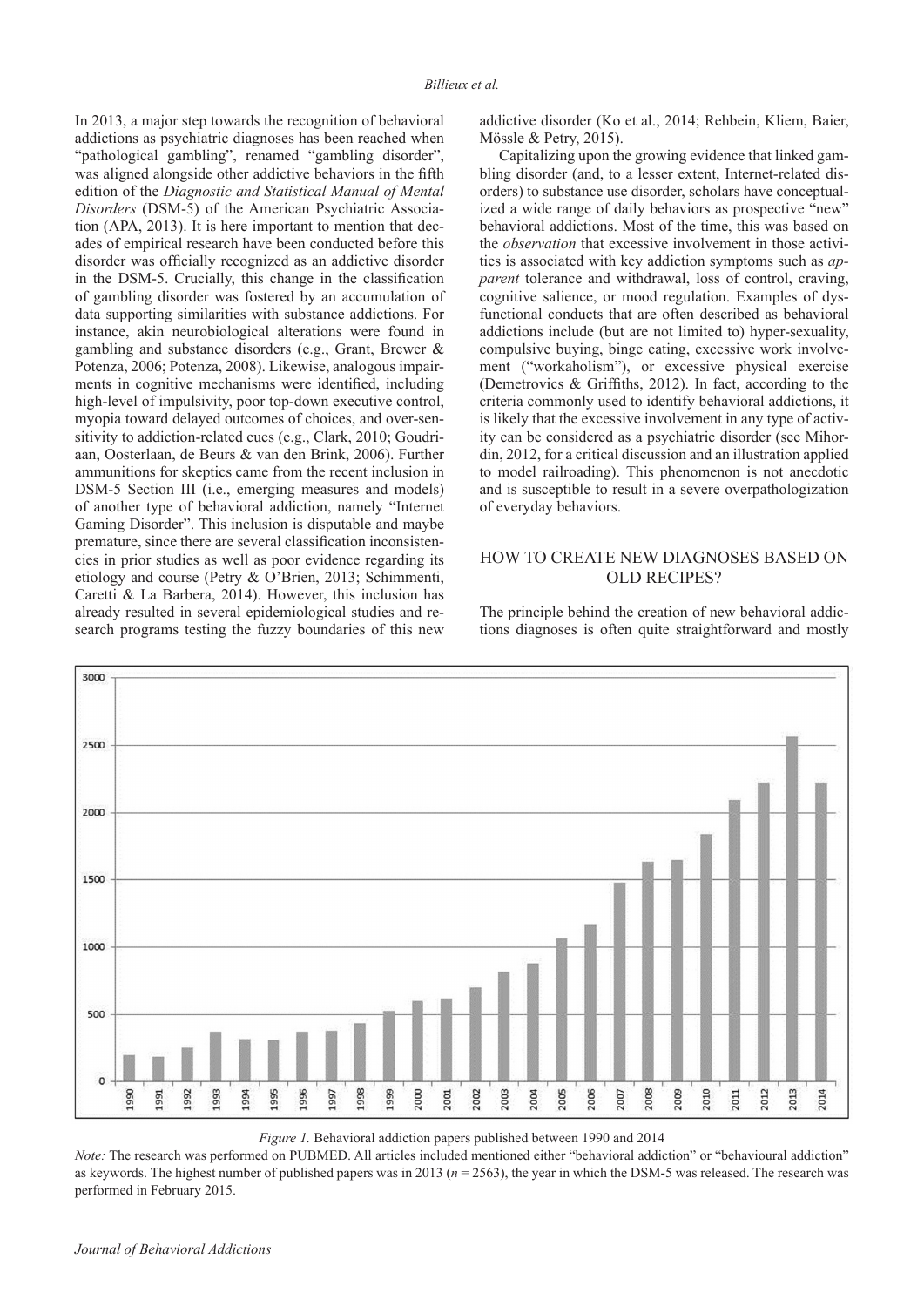follows an atheoretical and confirmatory approach consisting in three steps. First, based on anecdotal observations, the targeted behavior is *a priori* considered as an addictive behavior*.* Then, screening tools are developed according to the traditional substance abuse criteria. Eventually, studies are conducted to determine whether risk factors (e.g., biological, psychosocial) known to play a role in the development and maintenance of substance addictions (e.g., impulsivity traits, attentional biases) are associated with the new addictive disorder.

Although this three-step approach can be highlighted in numerous attempts to identify and characterize new behavioral addictions (for an illustration applied to mobile phone, see Billieux, Philippot et al., 2014), we decided to rely here on a prototypical illustration provided by Targhetta, Nalpas and Perne (2013), where they proposed that the high commitment in Argentine tango can be viewed as a behavioral addiction.

The first step of the approach  $-$  i.e. the adoption of a confirmatory approach derived from an anecdotal observa $tion - is well identified in the introduction when the authors$ describe the way they discovered a case of an Argentine tango addict.

*"At the end of a 10-day tango festival, RT [one of the authors of the paper] noticed a dancer presented by the tango teacher as the only dancer who attended the milonga (place for the tango dancing) every night from the opening to the end of the session. RT developed a friendly relationship with this dancer and throughout their discussions RT suspected this dancer could be "addicted" to tango. Therefore, RT proposed to the dancer to conduct a complete interview, aiming to verify this hypothesis* […] (p. 179).*"*

Based on this initial observation, they decided to carry on an exploratory survey to determine the prevalence and characteristics of Argentine tango addiction. This last point brings us to the second step of the approach, which is the development of a screening instrument based on the hypothesis that excessive involvement in Argentine tango falls under the spectrum of addictive disorders. Here, Targhetta et al. (2013) have developed a questionnaire based on both DSM-IV criteria for substance dependence and Goodman's (1990) criteria for addictive disorders. As an illustration, Goodman's criteria E1 (cognitive salience) and E6 (giving up of recreational, occupational or social activities) were translated into the following item: "I organize my vacation in relation to tango dancing".

Although developing items assessing loss of control, negative outcomes, craving, withdrawal, or mood modification with respect to any kind of behaviors is usually pretty straightforward, it is here worth noting that the challenge is quite harder when it comes to conceptualizing and operationalizing the dimension of tolerance, one of the key features of addiction. Several unfortunate proposals can be identified in the literature. For example, in a highly cited editorial, Block (2008) proposed that tolerance, in the framework of Internet addiction, "is reflected by the need for better computer equipment, more software, or more hours of use" (p. 306). Another example is when Chóliz (2010) argued that tolerance, in the framework of mobile phone addiction, results in "a gradual increase in mobile phone use to obtain the same level of satisfaction, as well as the need to substitute operative devices with the new models that appear on the market"

(p. 374). Clearly, such proposals unfortunately index the poor operationalization of these constructs that often characterizes the translation of the biomedical substance abuse into excessive behaviors. Facing the same challenge, Targhetta and colleagues (2013) assessed Argentine tango tolerance with the following item:"At the beginning of tango dancing, I needed to increase my time of dancing (excepted that devoted to learning)". Obviously, the need to increase the time spent in a specific behavior can be driven by various motives, especially at the early stages of involvement, and these motives are mostly unrelated to tolerance symptoms. For example, they might be related instead to the development of new competencies and skills, which can represent a powerful reinforcement and can increase self-efficacy and self-esteem. As an illustration, no one would argue that an adolescent boy who starts playing guitar or piano for hours and hours and finds much pleasure in doing this is developing tolerance towards the behavior and/or "music addiction". Moreover, if such behavior helps the adolescent to feel accepted by his peers, or to impress the girl he likes, no one would say that the excessive behavior is dysfunctional or testifying the development of an addiction.

The third step consists in establishing the biopsychosocial correlates of the new identified behavioral addiction by relying on available evidence in substance addiction (or more strongly established behavioral addiction like disordered gambling). Unsurprisingly, these studies almost systematically emphasized moderate to strong relationships between the targeted constructs (e.g., impulsivity traits) and the presence of addiction symptoms. Indeed, as the items assessing the targeted construct were based on the substance abuse framework, it is obvious that correlations with established risk factors for substance disorders will be found. In the case of tango addiction, it can easily be hypothesized that items such as those developed by Targhetta and colleagues (2013) will correlate with constructs such as impulsivity (e.g., items assessing loss of control), sensation seeking (e.g., items assessing hedonic aspects of tango), and neuroticism (e.g., items assessing mood regulation or stress reduction).

Today, the behavioral addiction research field is invaded by an increasing number of studies that creates new psychiatric disorders by endorsing concepts and models that were based on decades of research and were validated for other disorders (mainly substance use, gambling, and Internet gaming disorders). The intrinsic problem of such an *atheoretical* and *confirmatory* approach is that it lacks specificity. Thus, based on deductive quantitative studies, new behavioral addictions are described, along with their diagnostic criteria and prevalence in the community. Nonetheless, at the same time, we cruelly lack a theoretically sound model that can specify the unique factors and processes involved, as well as of preliminary qualitative studies that allow understanding the phenomenology and specificity of these problematic behaviors. Moreover, these studies often rely on the assumption that, because the new category they developed only concerns a small part of the whole sample, it does identify disorder. However, statistical deviance alone often fails to identify disorders. Not all disorders are rare (e.g. nicotine addiction, concerning a third of the adult population worldwide), and conversely most rare conditions (e.g., very high intelligence or a virtuosity in piano playing) are not disor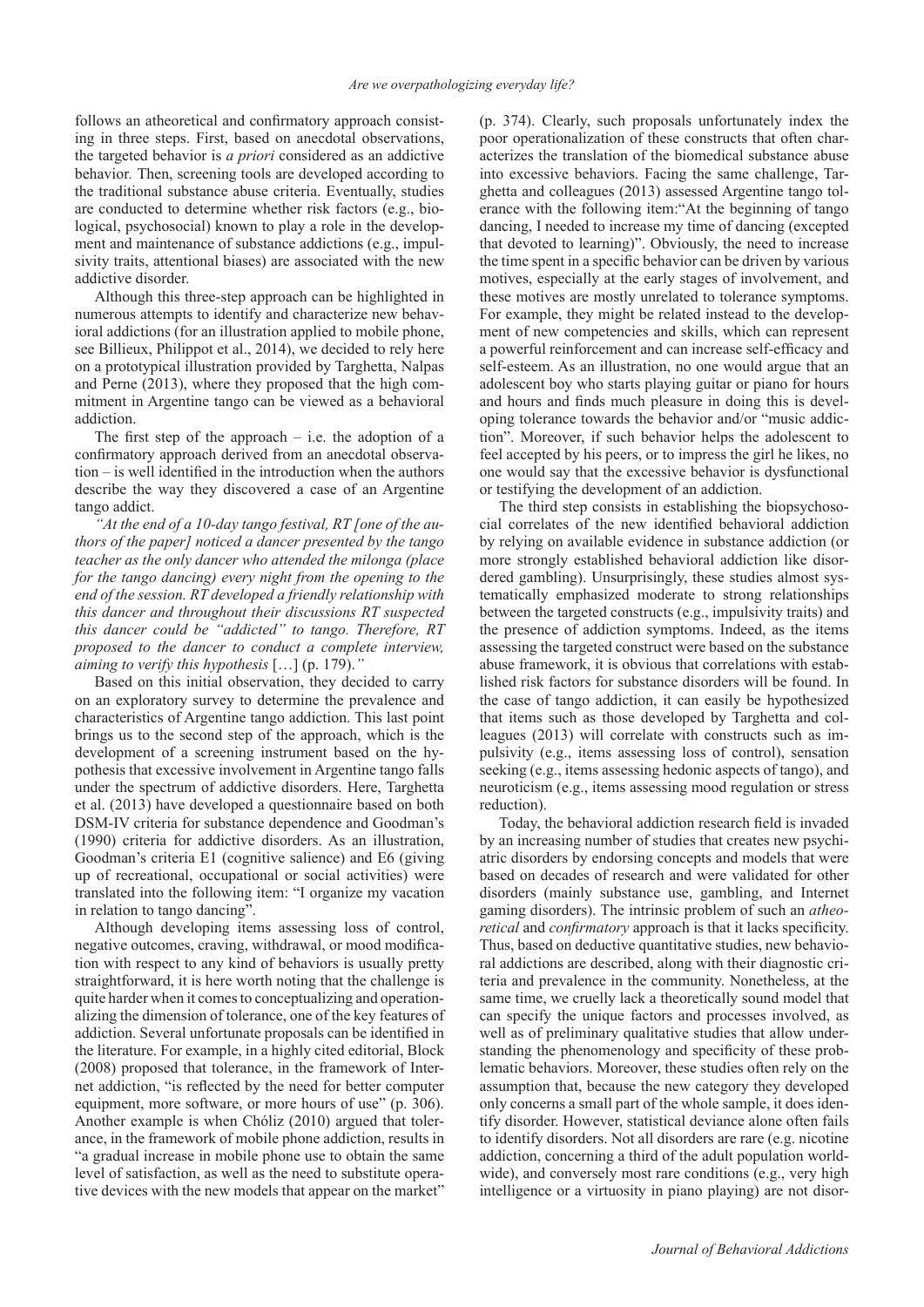ders (McNally, 2011). Eventually, most studies conducted to identify new behavioral addictions fail to consider two factors that are in our view mandatory to define a pathological condition, namely functional impairment (i.e. significant deleterious impact on the daily life) and stability of the dysfunctional behavior. With regard to these particular issues, a recent 5-year longitudinal study (Thege, Woodin, Hodgins & Williams, 2015) shed some light on the natural course and impact of several behaviors often considered as behavioral addictions (i.e., exercising, sexual behavior, shopping, online chatting, video gaming, problem eating behaviors). This study showed that the excessive involvement in the targeted behaviors (reflected by self-reported functional impairment) tends to be fairly transient for most individuals. Importantly, such type of data supports the view that excessive behaviors are often context-dependent, and that spontaneous recovery is frequent (for similar findings in the field of gambling disorders, see Slutske, 2006).

## SYNDROMES VERSUS PROCESSES – CLINICAL IMPLICATIONS

The "addiction model" is nowadays frequently applied to excessive behaviors. This phenomenon is largely explained by accumulating evidence suggesting an overlap among social, psychological and neurobiological factors involved in the etiology of substance and behavioral addictions (i.e. the third step of the approach described above). The main consequence of such an approach is that individuals who exhibit *behavioral addiction symptoms* are usually treated with standardized interventions that have been proven effective for patients presenting *substance addiction issues*. In fact, such an approach, which is diagnostic-centered, might lead to neglecting the key psychological processes (motivational, affective, cognitive, interpersonal, and social) sustaining the dysfunctional involvement in a specific conduct (Dudley, Kuyken & Padesky, 2011; Kinderman & Tai, 2007).

As an illustration, recent research supports the view that considering the *function* of multiplayer online games (MOG) is fundamental to understand their excessive use. Accordingly, identifying the various individual motives that drive online gaming is a requirement for the understanding of a dysfunctional usage and the elaboration of tailored psychological interventions (Billieux et al., 2013; Demetrovics et al., 2011; Schimmenti & Caretti, 2010). In the same vein, recent studies have evidenced that similar symptoms (e.g., loss of control over gaming or negative outcomes resulting from over-involvement) are involved in distinct online gaming motives. While dysfunctional gaming may result from a desire of game achievement (e.g., owning a powerful avatar or becoming the master of a recognized guild, see Billieux et al., 2013), it can also be conceived as an avoidance strategy to face negative life events (e.g., the loss of a job, the confrontation to a trauma) or social anxiety (Kardefelt-Winther, 2014; Schimmenti, Guglielmucci, Barbasio & Granieri, 2012). Consequently, each of these subtypes will require distinct and individualized psychological interventions (Billieux, Thorens et al., 2015). At a more global level, a decade of both qualitative and empirical research supports that problematic involvement in MOG depends on a constellation of factors that are unique to this activity and not necessarily relevant when considering other types of "Internet addictions" (for instance, cybersex or social networks problematic use; Billieux, Deleuze et al., 2014).

To conclude, we would like to emphasize that the objective of the current paper was neither to minimize the obvious negative outcomes and psychological distress that can result from the dysfunctional involvement in specific activities, nor to refute the notion that these disorders can in some cases be conceptualized (and treated) as addictive behaviors. Nonetheless, our major aim was first to emphasize how everyday life behaviors tend to be too easily overpathologized and considered as behavioral addictions. Consequently, we centrally wanted to point out the multi-faceted nature and heterogeneity of these disorders that is too often neglected in favor of a simplistic symptomatic description.

*Funding sources:* Joël Billieux and Pierre Maurage are granted by the Belgium National Lottery for research on gambling disorder. Joël Billieux is granted by the European Commission for Research on the Problematic usage of information and communication technology ("Tech Use Disorders"; Grant ID: FP7-PEOPLE-2013-IEF-627999). Pierre Maurage (Research Associate) and Alexandre Heeren (Senior Research Fellow) are funded by the Belgian National Foundation for Scientific Research (F.R.S.-FNRS, Belgium). Alexandre Heeren is also funded by the Belgian Foundation "Vocatio" (Scientific Vocation).

*Authors' contribution:* The first author had the initial ideas and decided to write this paper. The first author invited the other authors to contribute. All authors substantially contributed to the writing of the paper.

*Conflict of interest:* The authors declare no conflict of interest.

#### REFERENCES

- American Psychiatric Association (APA). (2013). *Diagnostic and statistical manual of mental disorders (5th ed.)*. Washington, DC.
- Billieux, J., Deleuze, J., Griffiths, M. D. & Kuss, D. J. (2014). Internet gaming addiction: The case of massively multiplayer online role playing games. In N. El-Guebaly, M. Galanter & G. Carrá (Eds.), *The textbook of addiction treatment: International perspectives* (pp. 1515–1525). New York: Springer.
- Billieux, J., Philippot, P., Schmid, C., Maurage, P., de Mol, J. & van der Linden, M. (2014). Is dysfunctional use of the mobile phone a behavioural addiction? Confronting symptom-based versus process-based approaches. *Clinical Psychology & Psychotherapy.* Epub ahead of print, doi: 10.1002/cpp.1910
- Billieux, J., Thorens, G., Khazaal, Y., Zullino, D., Achab, S. & van der Linden, M. (2015). Problematic involvement in online games: A cluster analytic approach. *Computers in Human Behavior, 43,* 242–250.
- Billieux, J., van der Linden, M., Achab, S., Khazaal, Y., Paraskevopoulos, L., Zullino, D. & Thorens, G. (2013). Why do you play World of Warcraft? An in-depth exploration of self-reported motivations to play online and in-game behaviours in the